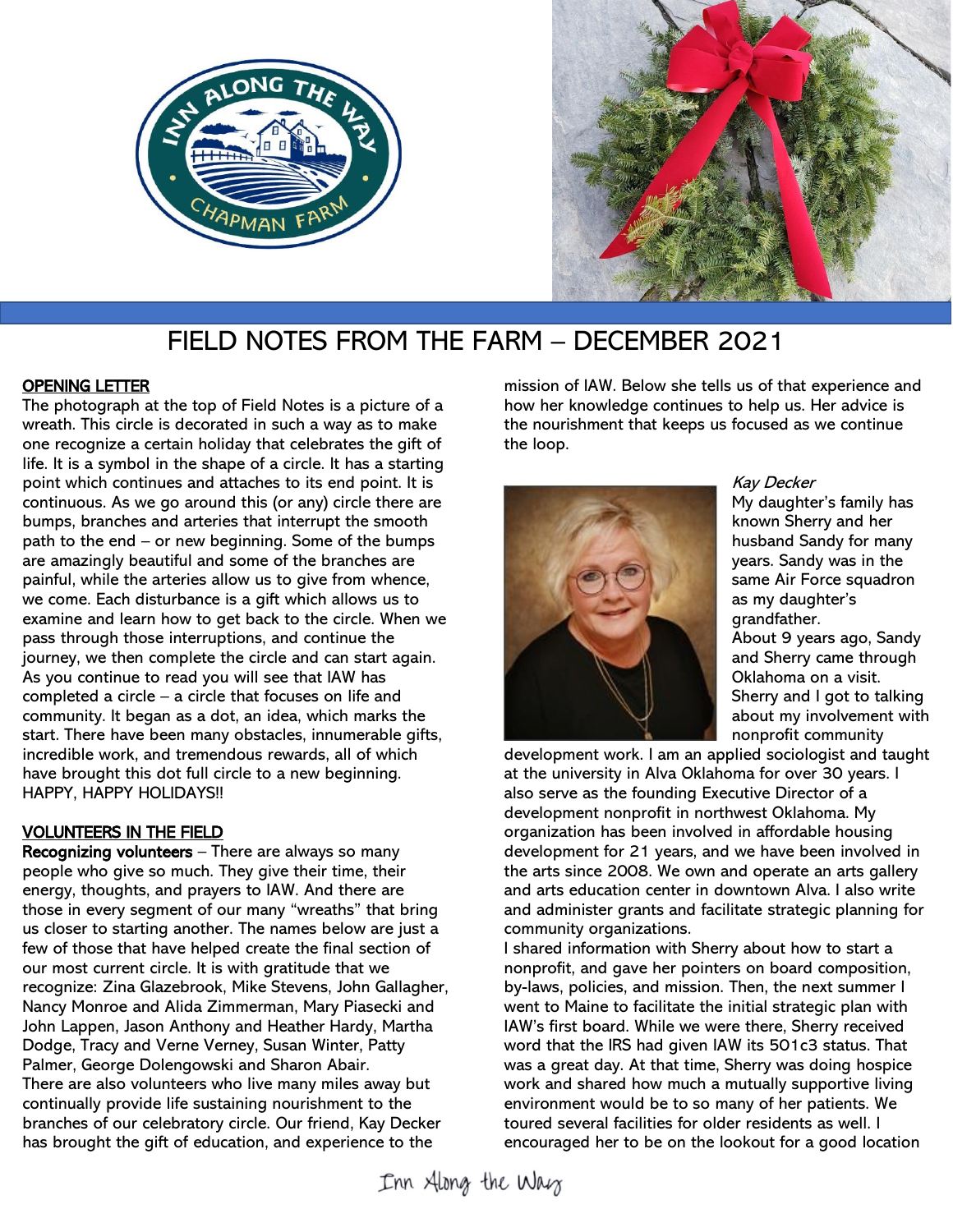to create such a facility. Mid-coast Maine needs this type of living environment. Sherry and I communicate by phone and email regularly. I share information with her, as I run across things that would be helpful to IAW.

When the Chapman farm became available, I was thrilled that the family wanted the farm to be purchased by Inn Along the Way. It's a perfect location for the purpose of IAW. I return to Maine every year or two to see the progress that's occurred, and I love seeing all my Maine friends when I visit. Sherry, the board, and volunteers have done a great job of pushing the project forward.

I am a big fan of Inn Along the Way and hope the board can see its way clear to begin building permanent housing soon. Merry Christmas to all and I wish each of you a very healthy and blessed New Year!

All my best, Kay Decker, M.S. Ed.D. Executive Director, Freedom West CDC Professor Emerita of Sociology, NWOSU

### WHERE THE SEED IS PLANTED

A seed from the past  $-$  John Gallagher, who is a very active volunteer and a member of the family who once owned the farm, has provided us with his memories of the farm in past issues of Field Notes. This history, or any history, might be regarded as the foundation / inspiration for new dots that add to or create a circle. Thank you, John, for sharing your many memories!

Christmas was always a festive holiday at the farm. There were several high points that stick out in my mind. My favorite was getting the Christmas tree. The back acreage was covered with fir trees. There were so many that it was never a problem finding one, just picking one out and getting to them. Back in the days when we had snow before Christmas, we had FEET of it. David and I would start our tree hunt on a Saturday morning, walking to the edge of the marsh. We were careful crossing the frozen area as breaking through would require a return to the farm. Once the tree was selected, and cut, the harder part came in dragging it the quarter mile back to the farm. Many years later the snowmobile made the trips back and forth, easier. Selecting the tree, however, was still a problem. John Gallagher

Seeds of today – The seeds of today are the volunteers at IAW. Without this growing collection of individuals, we would not have set roots that are now emerging ideas, programs, and projects. Some of these are in development while others are already harvested. The volunteers are the seeds, or the dot at the top of a circle,

that continue to show up, dig in and do the work that needs doing to complete the many wreaths that they have created. The list of jobs that volunteers do at IAW is endless. Allow me to list just a few. They cook, clean, write thank you notes, sing, play instruments and provide entertainment for our greater community, make visits to people in need, set up and take down events or conferences, do data entry for record keeping, share ideas, write articles, take pictures, paint throughout the house, build cabinets, build walkways and decks, make donations of every kind imaginable, mow, rake, weed, attend meetings, review by-laws, plant, harvest, pay attention to finances, recruit, train and manage volunteers, recreate dated banisters, discuss and plan the future of IAW and so much more! Each dot, friend, seed, volunteer, is connected to another and together we are creating a circle of community. We are blessed to have acquired so many beautiful individuals. Each one shares a special gift and brings life and fullness to our wreath. Many thanks to all!

# SPROUTINGS AND GROWTH

Building progress & news -The farmhouse at IAW is still a work in progress but the transformation so far is



miraculous!! The entrance to the Inn is spacious, handicapped accessible and ready to welcome all visitors with a beautiful, handmade reception desk, shelves, a coat rack, and warmth. There is a downstairs powder room that has been enlarged and reappointed. The dining room is ready to serve the community but in keeping with restrictions imposed by COVID there are no meals being

Inn Along the Way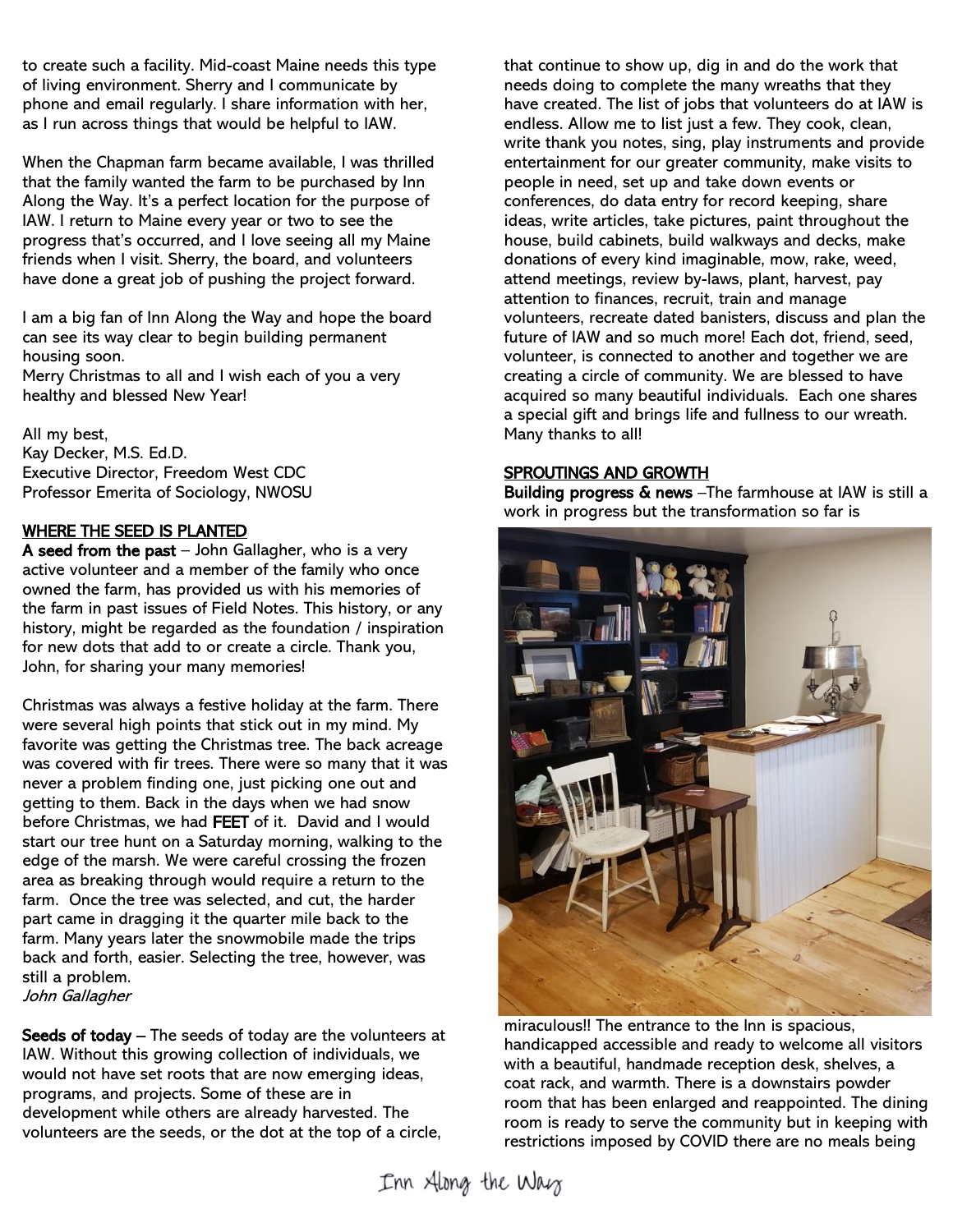served inside at this time. The kitchen is up and running however, and with the help of many volunteers, was able to provide delicious "take out" Thanksgiving dinners for eighteen. Just off the dining room is a cozy little parlor (which used to be the entrance) as well as a bedroom for



the Innkeeper. The floors throughout this main part of the house, and upstairs, have all been beautifully refinished and are ready for the stories that new footprints will bring! The three upstairs bedrooms and two baths are all painted but not quite ready for guests. Also, just before you enter the Inn, there are two doors immediately to your right. These doors lead you into two warm and welcoming respite rooms – each with its own bath and roll in shower.

The farmhouse with its history, has completed and decorated many wreaths and circles of community and life. With the help of so many people, spread far and wide, this home and this property will now have many more wreaths to finish, to hang and to share.



Nourishment for Growth – A wreath is nourished by the greens that are added to it. A community is fed by the people and businesses who populate, support, and inspire it. With that in mind we thank –

With the use of old doors and used cabinetry, Matt Schumacher (a volunteer) was able to create a

very handsome cabinet that holds the technology needed for our ZOOM meetings and other presentations. This is a tremendous asset as it will allow us to reach many people in our community as we move through COVID and beyond. We thank Matt for his creativity, time, and talent.

- Sproul's Furniture for their assistance with the purchase of the queen bed and box spring which brings coziness and comfort to one of our respite rooms. It is because of Tim and Betsey Norland's kindness that the room comes full circle with their gift of beautiful sheets, pillows, and down duvet.
- We are also grateful to Diana Impallomeni for providing our kitchen with a gorgeous new commercial refrigerator.

# CULTIVATING THE FARM

### Information & Dates –

- Seasonal Conversation Circles Scheduled "Seasonal Conversation Circles" are:
	- o Starting Anew in 2022, Sunday January 30, 2022 from 3:00 – 4:15pm
	- o Mud Season to Blooms, Sunday March 27, 2022 from 3:00 – 4:15pm. Advance Registration is required. To express your interest in attending contact Sherry Flint at: sherry@innalongtheway.org or call her at: 207-751-6261. Participation will be limited to 20 persons.
- Volunteer orientation Tuesday, February 8th. Contact our Volunteer Coordinator Cindi Hasty: [cindihast1@gmail.com](mailto:cindihast1@gmail.com) for further information.
- Grief and Resilience Zoom meetings will be held every other Wednesday, at 1:00pm. For more information, contact us at, [info@innalongtheway.org.](mailto:info@innalongtheway.org)

WAYS OF GIVING – We are amid the season of giving and grateful for the opportunity to recognize the grace involved in the giving and the receiving of a gift. IAW has been the recipient of some incredibly gracious offerings. The In-kind donations provided to IAW have shown us what tremendous support we have from our community. The First National Banks pledge of \$50,000 to Inn Along the Way's Capital Campaign, was contingent upon IAW raising \$2.5 million. Financial contributions, the In-Kind donations and estimated wages of volunteers' hours helped us reach that goal. Since our formation our In-Kind contributions are approximately \$86,131.08. As we all know our volunteers are the soul of IAW. In the past few years, we have been tracking the hours that our volunteers have given. Thus far they have gifted us 16,805 hours of their time! That is the equivalent of eight